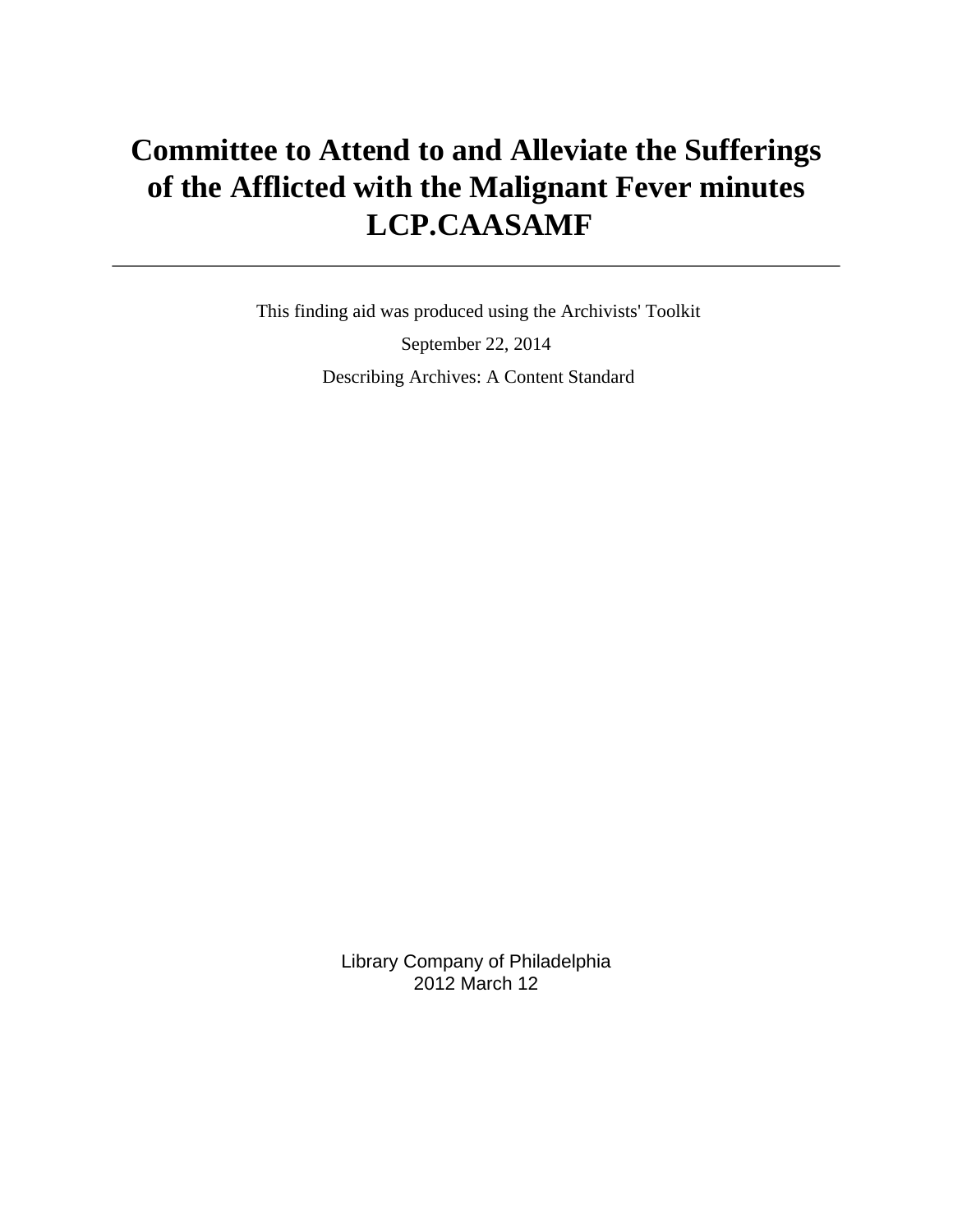# **Table of Contents**

l,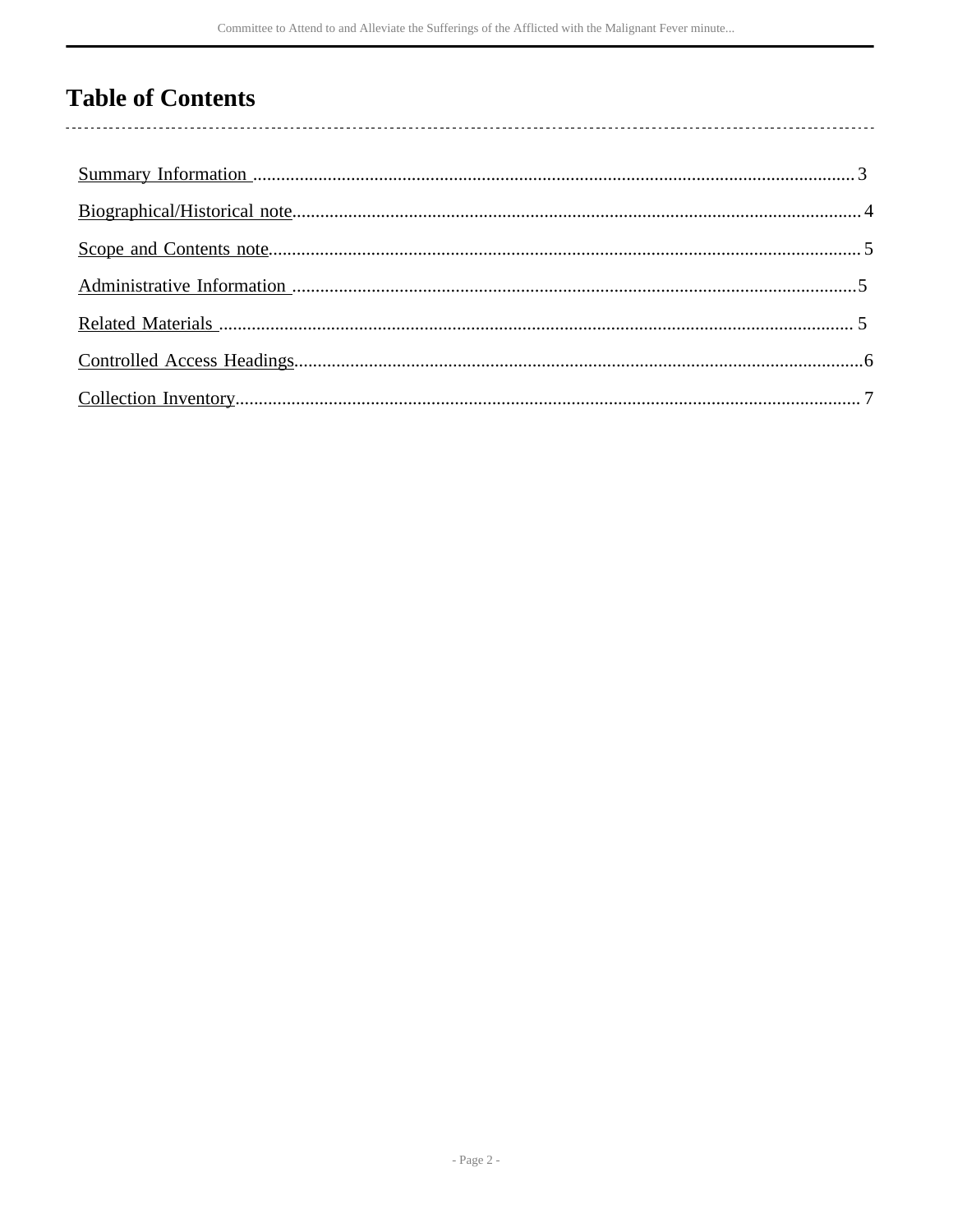## <span id="page-2-0"></span>**Summary Information**

| <b>Repository</b> | Library Company of Philadelphia                                                                                                                                                                                                                                                                                                                                                                                                                                                                                        |
|-------------------|------------------------------------------------------------------------------------------------------------------------------------------------------------------------------------------------------------------------------------------------------------------------------------------------------------------------------------------------------------------------------------------------------------------------------------------------------------------------------------------------------------------------|
| <b>Creator</b>    | Committee to Attend to and Alleviate the Sufferings of the Afflicted with<br>the Malignant Fever.                                                                                                                                                                                                                                                                                                                                                                                                                      |
| <b>Title</b>      | Committee to Attend to and Alleviate the Sufferings of the Afflicted with<br>the Malignant Fever minutes                                                                                                                                                                                                                                                                                                                                                                                                               |
| Date [inclusive]  | 1793-1794                                                                                                                                                                                                                                                                                                                                                                                                                                                                                                              |
| <b>Extent</b>     | 1.0 volume                                                                                                                                                                                                                                                                                                                                                                                                                                                                                                             |
| Language          | English                                                                                                                                                                                                                                                                                                                                                                                                                                                                                                                |
| <b>Abstract</b>   | On September 14, 1793, Matthew Clarkson, the mayor of Philadelphia<br>called a meeting that created the Committee to Attend to and Alleviate the<br>Suffering of the Afflicted with the Malignant Fever Prevalent in the City<br>and Its Vicinity. This committee of volunteer citizens took responsibility<br>for the city during the crisis and guided its recovery following the<br>epidemic's end. The collection consists of a volume containing the minutes<br>of this organization and dates from 1793 to 1794. |

#### **Preferred Citation note**

[Description and date of item], Committee to Attend to and Alleviate the Sufferings of the Afflicted with the Malignant Fever minutes, 1793-1794, Library Company of Philadelphia.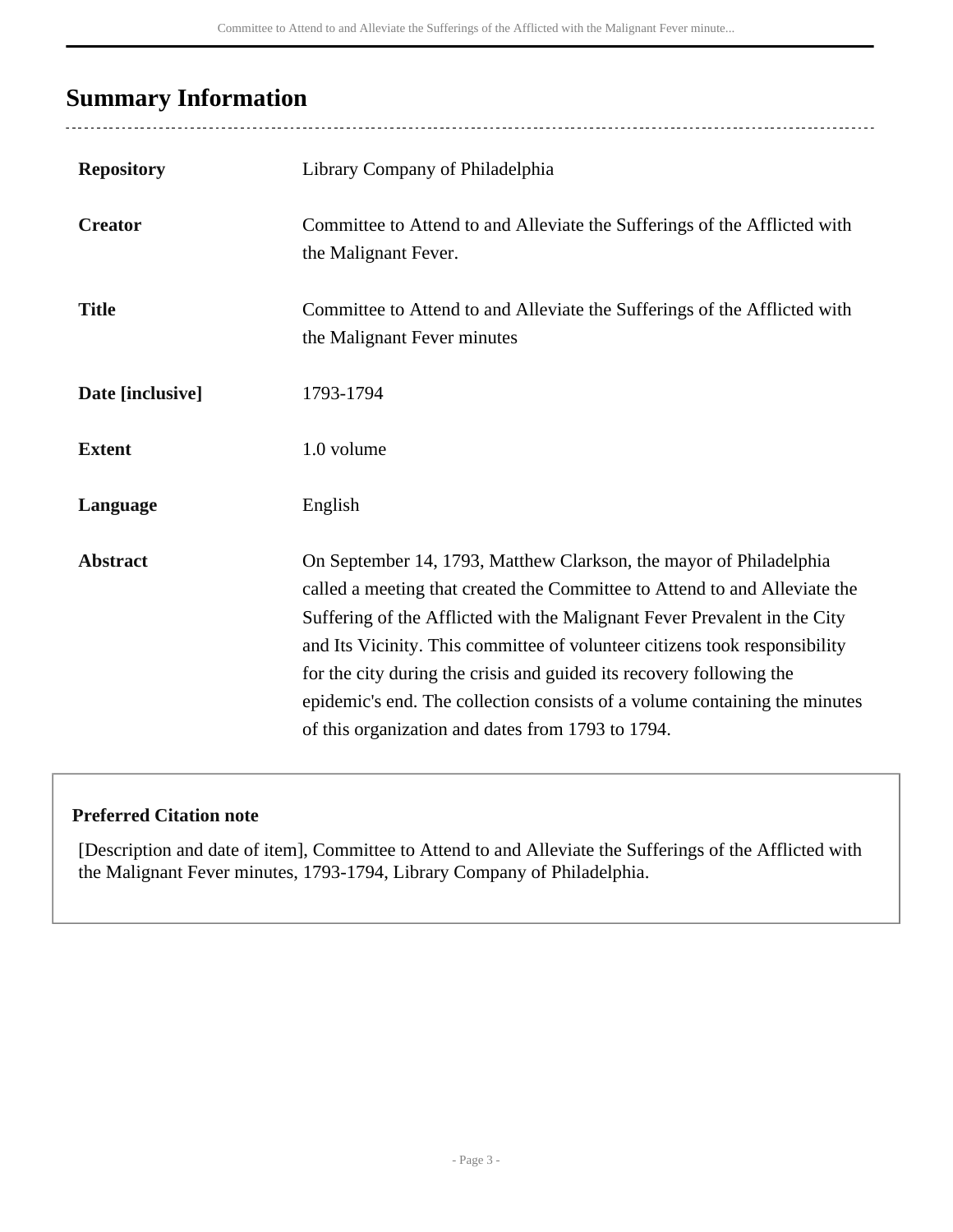## <span id="page-3-0"></span>**Biographical/Historical note**

Soon after Dr. Benjamin Rush announced the onset of the yellow fever epidemic in Philadelphia in August of 1793, there was an exodus of Philadelphians. According to Martin S. Pernick, "between 19 August and 15 November, ten to fifteen percent of the estimated 45, 000 Philadelphians perished, while another 20,000, including most government officials, simply fled," (Estes, page 199). Thus, on September 14, 1793, Matthew Clarkson, the mayor of Philadelphia called a meeting to create a committee to take responsibility for the city during the crisis. Described as "an extraordinary citizen's committee to supervise the city's response to the epidemic, ... this committee of volunteers, with Clarkson presiding, stood as virtually the only public authority in Philadelphia at the height of the fever [and] quickly gained a reputation for practicality, efficiency, and quiet heroism," (Estes, page 28).

The Committee was comprised of a range of citizens, from the very wealthy and prominent to the average working class, from Philadelphia, the Northern Liberties and Southwark. According to Estes, the Committee met each day from the middle of September to November, and "in the abdication of all other authority, and by virtue of the authority granted it by the town meeting, this group of volunteers assumed by tacit, but universal consent, all governmental functions," (Estes, page 52). Members of the Committee included Andrew Adgate, Samuel Benge, Mathew Carey, Mayor Matthew Clarkson, Henry Deforest, Samuel M. Fox, Stephen Girard, Peter Helm, Joseph Inskeep, Israel Israel, James Kerr, John Letchworth, Caleb Lownes, Thomas Savery, James Sharswood, James Swain, Samuel Wetherill, and Thomas Wister. Mayor Clarkson served as president, Samuel Wetherill served as vice-president, Thomas Wistar served as treasurer, and Caleb Lownes served as secretary. Members of the Committee were not immune to the yellow fever--several stopped attending meetings because their families were ill, they were ill, and on a few occasions, they died of the disease.

Stephen Girard and Peter Helm volunteered and were tasked with streamlining work and sanitation at the make-ship hospital, Bush Hill. In addition, the Committee's duties included distributing food, medicine, firewood, and clothes to the sick and poor; distributing information to the newspapers; founding a home for children who were newly orphaned (ninety-three according to J.H. Powell) at the Loganian Library; burying the dead; and cleaning and disinfecting the city. They also handled donations from outside Philadelphia and requested funds to support their efforts. Finally, in the middle of November, "as the disease gradually began to abate, the Committee published notices prescribing measures for cleansing sites of illness and warning those in the country not to return prematurely," (p. 52).

In March 1794, the Committee on Malignant Fever was changed to the Committee of Health. As a result of this group of volunteers and "the notion that disease was related to cleanliness, ... [a] commitment to tightening standards grew out of discussions between the Committee on Malignant Fever and the state government during the fall of 1793," (Estes, page 100). Efforts were made to maintain cleaner streets and remove waste, particularly during the hot summer months.

#### **Bibliography:**

Estes, J. Worth and Billy G. Smith, editors. *A Melancholy Scene of Devastation: The Public Response the 1793 Philadelphia Yellow Fever Epidemic*. Canton, MA: Science History Publications, 1997.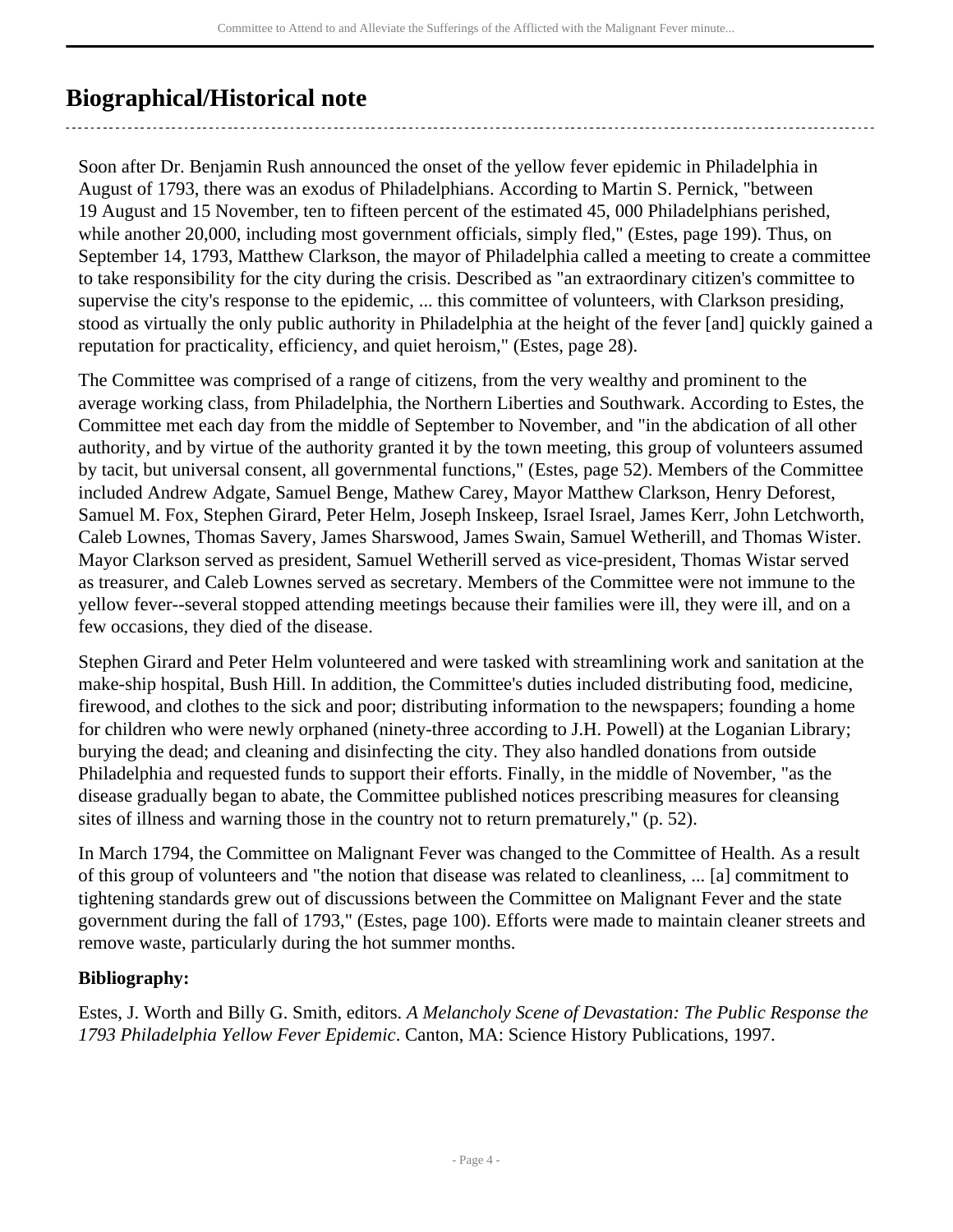Powell, J.H. *Bring Out Your Dead: The Great Plague of Yellow Fever in Philadelphia in 1793*. Philadelphia: University of Pennsylvania Press, 1949.

### <span id="page-4-0"></span>**Scope and Contents note**

This collection consists of one volume containing the minutes of the "Proceedings of the Committee, Appointed on the 14th of September, 1793, by the Citizens of Philadelphia, the Northern Liberties, and the District of Southwark." The collection dates from 1793 to 1794 and includes an appendix. The minutes include a list of Bush Hill patients and records of their convalescence or death.

### <span id="page-4-1"></span>**Administrative Information**

#### **Publication Information**

Library Company of Philadelphia 2012 March 12

#### **Conditions Governing Access note**

This collection is open for research use, on deposit at the Historical Society of Pennsylvania, 1300 Locust Street, Philadelphia, PA 19107. For access, please contact the Historical Society at 215-732-6200 or visit http://www.hsp.org.

#### **Conditions Governing Use note**

Copyright restrictions may apply. Please contact the Library Company of Philadelphia with requests for copying and for authorization to publish, quote or reproduce the material.

#### **Immediate Source of Acquisition note**

Presented by Charles A. Poulson.

## <span id="page-4-2"></span>**Related Materials**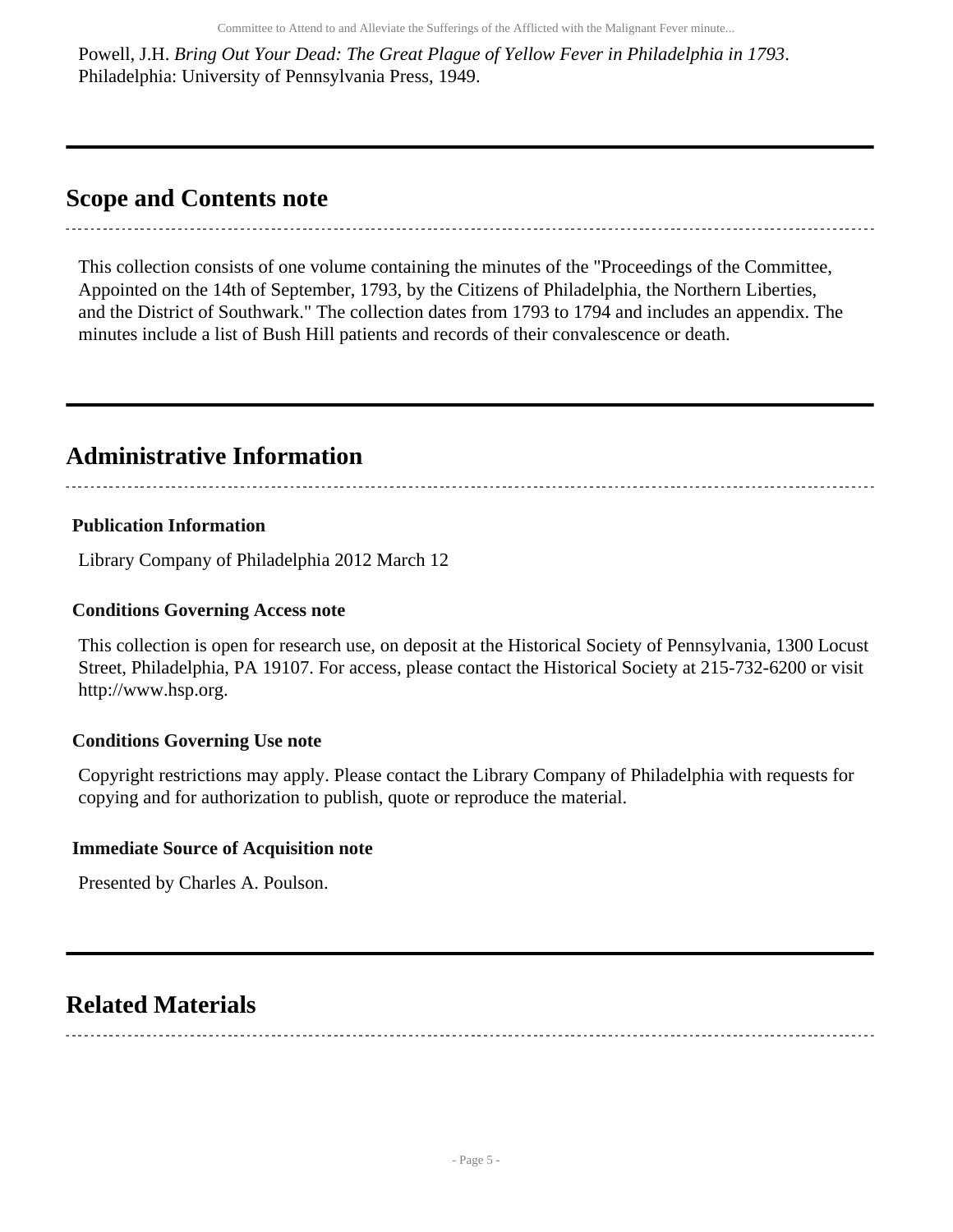#### **Related Archival Materials note**

Library Company of Philadelphia: Rush family papers, 1748-1876.

### <span id="page-5-0"></span>**Controlled Access Headings**

#### **Corporate Name(s)**

----------------------------

• Committee to Attend to and Alleviate the Sufferings of the Afflicted with the Malignant Fever.

#### **Genre(s)**

• Minutes

#### **Geographic Name(s)**

• Philadelphia (Pa.)

#### **Subject(s)**

- Hospitals--United States
- Medical care--United States
- Medicine
- Philadelphia (Pa.)--Politics and government
- Yellow fever